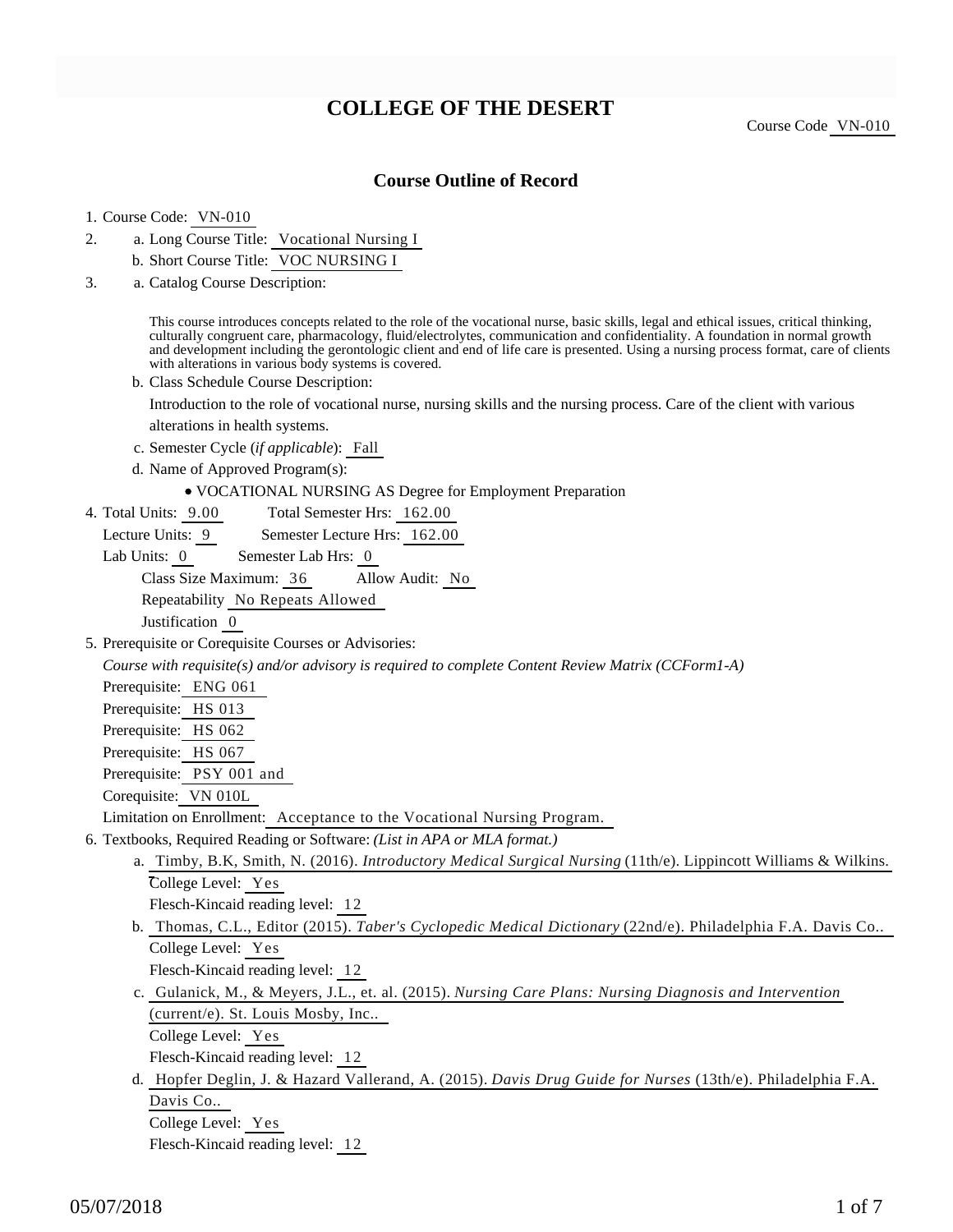- e. Timby, B.K. (2016). *Fundamental Nursing Skills and Concepts* (10/e). Lippincott Williams & Wilkins. ISBN: 1-4180-5233-7 College Level: Yes Flesch-Kincaid reading level: 12
- Clayton, B.D. (2017). *Basic Pharmacology for Nurses* (current/e). Elsevier. f. College Level: Yes Flesch-Kincaid reading level: *N/A* g. VN10 Current year syllabus
- Entrance Skills: *Before entering the course students must be able:* 7.

#### a.

Demonstrate an improved level of word analysis skills and vocabulary development

ENG 061 - Recognize features of style such as purpose, audience and tone integrate these elements into academic and professional writing.

#### b.

Exhibit ability to use expanded vocabulary and practice using contextual cues and resources

ENG 061 - Demonstrate the ability to use research skills including library resources such as books, periodicals, electronic databases and online resources such as the internet.

Write organized annotated summaries of and responses to readings

- ENG 061 Use theses to organize paragraphs into coherent analyses.
- ENG 061 Demonstrate the ability to read and respond in writing beyond the literal interpretation of the text.

#### d.

c.

```
Construct sentences that demonstrate variety and effective word choice, using
college level diction
```
- ENG 061 Demonstrate the ability to think critically and express ideas using various patterns of development.
- ENG 061 Recognize features of style such as purpose, audience and tone integrate these elements into academic and professional writing.
- e. Identify the major body systems.
	- HS 062 Identify the major body systems.

f. Explain the basic structure of each of the major body systems.

HS 062 - Explain the basic structure of each of the major body systems.

g. Explain the basic function of each of the major body systems.

HS 062 - Explain the basic function of each of the major body systems.

h. List the most common disease conditions affecting each of the major body systems.

HS 062 - List the most common disease conditions affecting each of the major body systems.

i. Identify the cause(s) of the most common disease condition.

HS 062 - Identify the cause(s) of the most common disease condition.

j. Use key terms appropriately.

HS 062 - Use key terms appropriately.

k. Draw and label parts of the human body from all systems.

HS 062 - Draw and label parts of the human body from all systems.

l. Identify the functions, sources, requirements and interrelationships of food nutrients.

HS 013 - Identify the functions, sources, requirements and interrelationships of food nutrients.

m.

Understand the roles of vitamins and minerals in the human body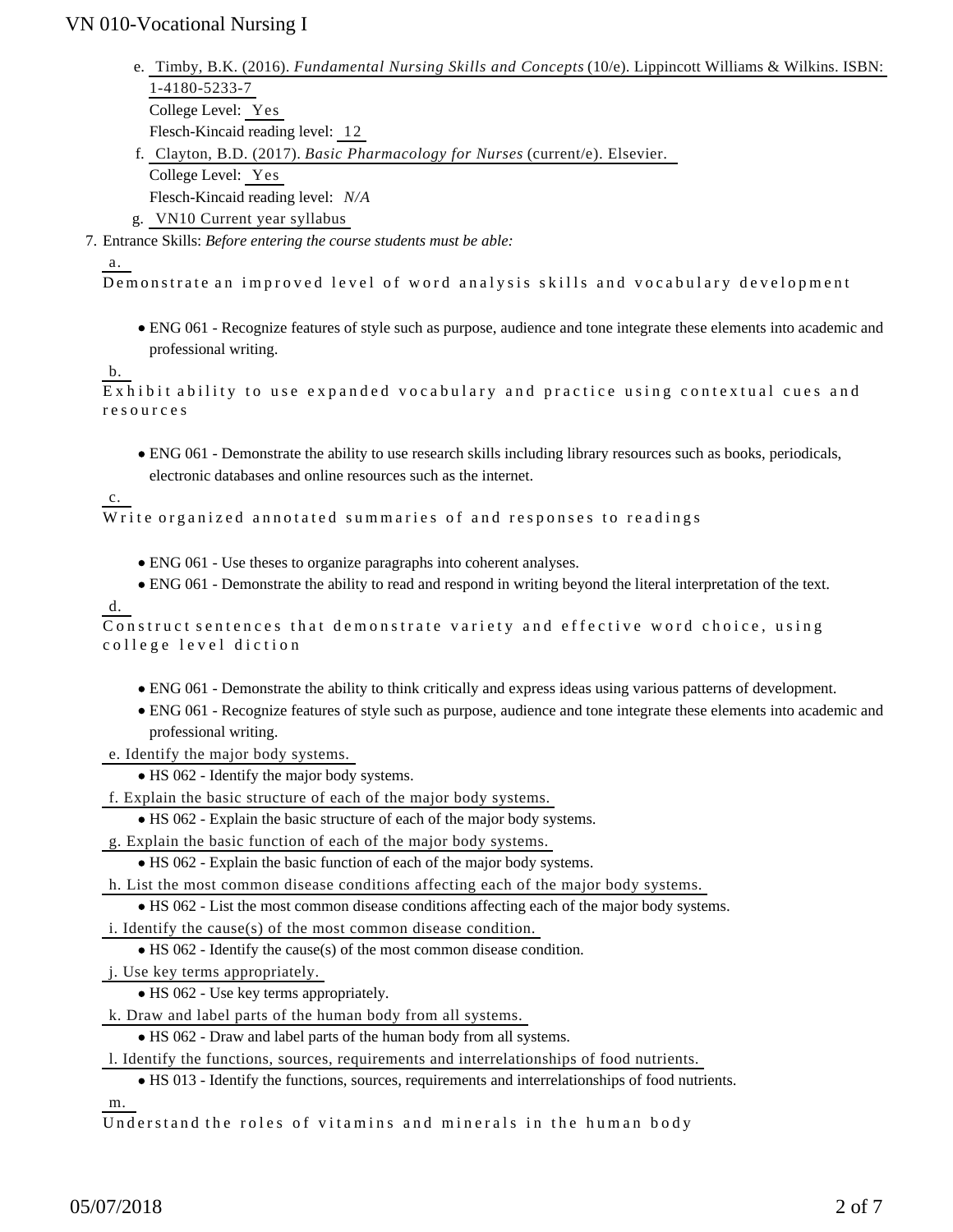HS 013 - Understand the roles of vitamins and minerals in the human body.

#### **Corequisite skills:**

n.

Comprehend the relationships between nutrients and metabolic processes

• HS 013 - Comprehend the relationships between nutrients and metabolic processes.

o.

Appreciate the influence of nutrition on human performance

HS 013 - Appreciate the influence of nutrition on human performance.

p.

| Identify and plan diets meeting the needs of an individual at any stage of the life |  |  |  |  |  |  |  |
|-------------------------------------------------------------------------------------|--|--|--|--|--|--|--|
| cycle and physical condition                                                        |  |  |  |  |  |  |  |

HS 013 - Identify and plan diets meeting the needs of an individual at any stage of the life cycle and physical condition.

q. Perform basic mathematical computations that involve Arabic numbers, Roman numerals, fractions, and decimals

HS 067 - Perform basic mathematical computations that involve Arabic numbers, Roman numerals, fractions, and decimals

r. Describe the basic systems of measurement used to calculate dosages

HS 067 - Describe the basic systems of measurement used to calculate dosages

s. Recognize and select the proper equipment for medication administration

HS 067 - Recognize and select the proper equipment for medication administration

t. Interpret the notation for dosage, route, and frequency of drugs

HS 067 - Interpret the notation for dosage, route, and frequency of drugs

u. Recognize and interpret drug labels

HS 067 - Recognize and interpret drug labels

v. Utilize basic formulae to calculate med dosages for oral and parenteral needs

HS 067 - Utilize basic formulae to calculate med dosages for oral and parenteral needs

w. Calculate dosages for the pediatric client

HS 067 - Calculate dosages for the pediatric client

x. Chart procedures as they relate to clients' responses both prior and post medication administration

HS 067 - Chart procedures as they relate to clients' responses both prior and post medication administration y.

```
Demonstrate an introductory level of understanding of the dynamics of human interactions
including: social cognition, attitudes, attributions, and group behaviors
```
PSY 001 - Demonstrate an introductory level of understanding of the dynamics of human interactions including: social cognition, attitudes, attributions, and group behaviors.

z.

Display a level of understanding of relevant psychological health topics such as disorders, stress and coping, and psychotherapies

PSY 001 - Display a level of understanding of relevant psychological health topics such as disorders, stress and coping, and psychotherapies.

aa.

```
Demonstrate a basic knowledge of lifespan development including relevant topics such as
developmental stages and related as appropriate tasks and behaviors
```
PSY 001 - Demonstrate a basic knowledge of lifespan development including relevant topics such as developmental stages and related as appropriate tasks and behaviors.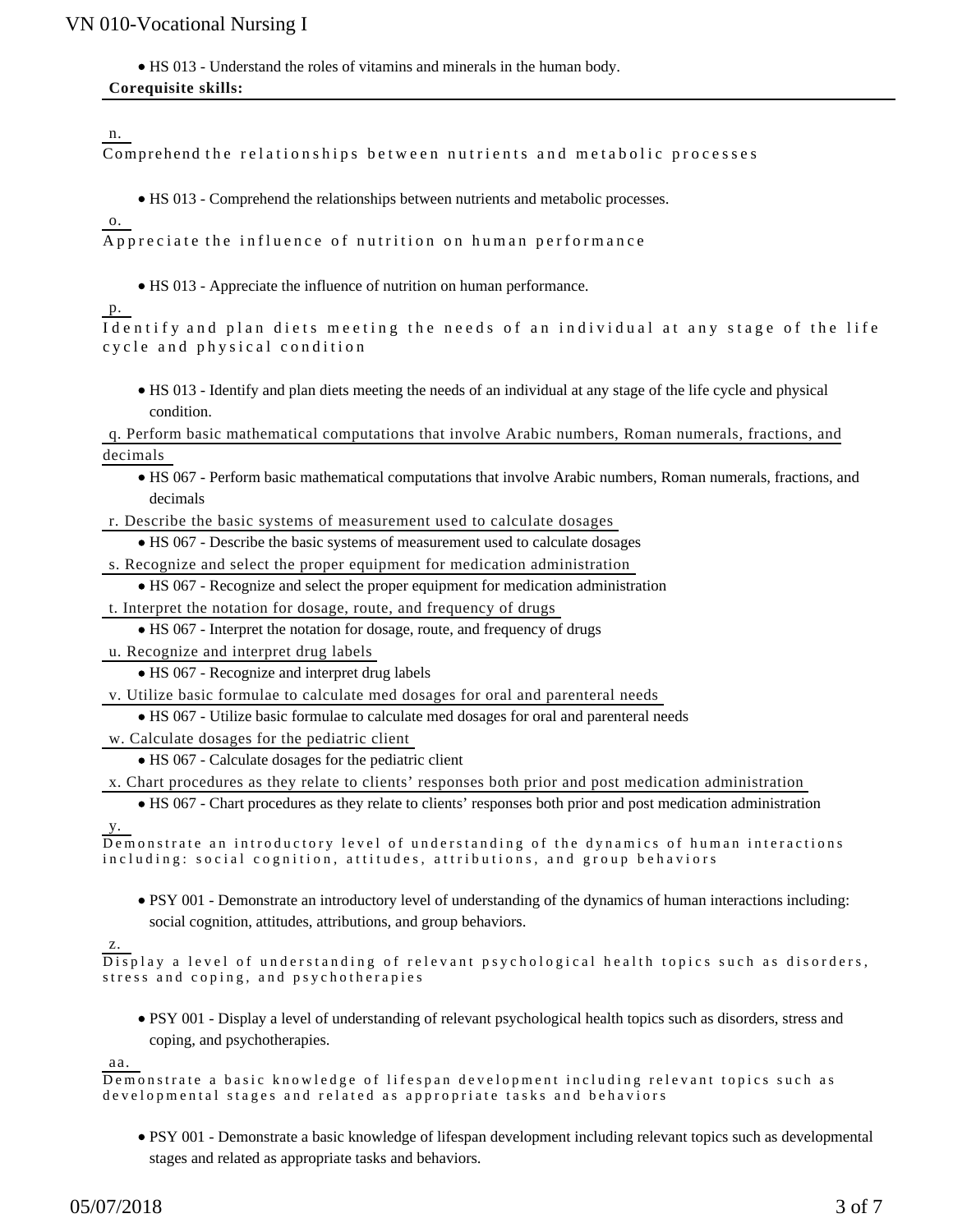#### **Corequisite skills:**

ab. Provide safe competent basic nursing care.

VN 010L - Provide safe competent basic nursing care.

ac. Use beginning skills to collect data regarding clients' physical, psychological socio-cultural, and spiritual

needs.

- VN 010L Use beginning skills to collect data regarding clients' physical, psychological socio-cultural, and spiritual needs.
- VN 010L Use beginning skills to collect data regarding clients' physical, psychological socio-cultural, and spiritual needs.
- ad. Apply data gathered to the planning of care.
	- VN 010L Apply data gathered to the planning of care.
- ae. Document carefully.
	- VN 010L Document carefully.
- af. Use a beginning understanding of communication skills to effectively communicate with clients and families.
	- VN 010L Use a beginning understanding of communication skills to effectively communicate with clients and families.
- ag. Assume responsibility and accountability for performing professionally in the clinical environment.

VN 010L - Assume responsibility and accountability for performing professionally in the clinical environment.

- ah. Practice within the accepted role of a vocational nursing student.
	- VN 010L Practice within the accepted role of a vocational nursing student.
- 8. Course Content and Scope:

Lecture:

- 1. Orientation to vocational nursing and the conceptual framework
- 2. Role of the vocational nursing student
- 3. Patient rights
- 4. Legal /ethical considerations
- 5. Communications/Confidentiality
- 6. Handwashing/Standard Precautions
- 7. Medical and surgical asepsis
- 8. Basic skills
- 9. Transferring/Positioning
- 10. Range of Motion
- 11. Medication Administration
- 12. Documenting and Reporting
- 13. Specimen Collection
- 14. Maintaining Fluid Balance
- 15. Pharmacology
- 16. Stages of Growth and Development-including Aging
- 17. Grief and Loss
- 18. Common Alterations in Function of the Musculoskeletal System
- 19. Nursing assessment
- 20. Common therapeutic measures
- 21. Common Alterations in Function of the Integumentary System
- 22. Nursing assessment
- 23. Common therapeutic measures
- 24. Common Alterations in Function of the Respiratory system
- 25. Nursing Assessment
- 26. Common therapeutic measures
- 27. Common alterations in Function of the cardiovascular system-including peripheral vascular and hypertension
- 28. Nursing assessment
- 29. Common therapeutic measures
- 30. Common alterations in function of the Endocrine system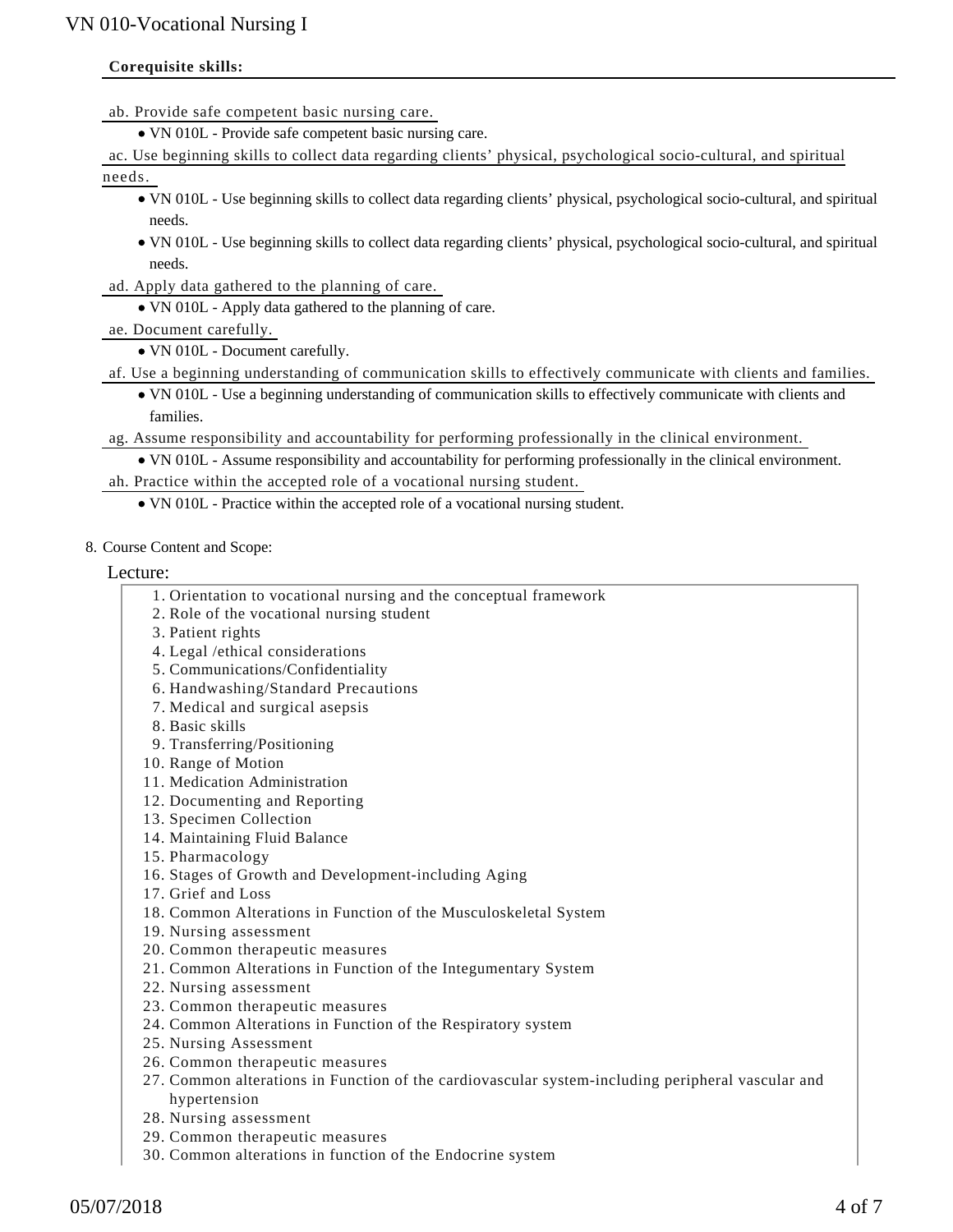- 31. Nursing assessment
- 32. Common therapeutic measures
- 33. Common alterations in immunologic system including cancer
- 34. Nursing Assessment
- 35. Common therapeutic measures
- 36. Common alterations in Psychological Status
- 37. Nursing Assessment
- 38. Common therapeutic measures

Lab: *(if the "Lab Hours" is greater than zero this is required)*

- 9. Course Student Learning Outcomes:
	- 1. Describe the basic components of the nursing process for the geriatric client.
	- 2. Examine the physical, emotional, spiritual, and socio-cultural needs of clients using a variety of resources.

10. Course Objectives: Upon completion of this course, students will be able to:

a. Explain the purpose of the client assessment.

b. Describe data that should be collected regarding the physical, emotional, spiritual and socio-cultural needs of clients, identifying alterations in optimum health.

- c. Outline methods by which and sources from which data regarding clients' needs are collected.
- d. identify the content of nursing care plans, focusing on the collection of data.
- e. Describe the factors that enhance the quality of client care.
- f. Discuss the various components of the communication process.
- g. Identify the role of the vocational nursing student as related to client relationships, confidentiality, and work ethic.
- h. Explain ethical considerations as applied to vocational nursing.
- 11. Methods of Instruction: *(Integration: Elements should validate parallel course outline elements)* 
	- a. Activity
	- b. Collaborative/Team
	- c. Discussion
	- d. Lecture
	- e. Participation
	- f. Role Playing
	- g. Self-exploration
	- h. Supplemental/External Activity
	- i. Technology-based instruction
- 12. Assignments: (List samples of specific activities/assignments students are expected to complete both in and outside of class.) In Class Hours: 162.00

Outside Class Hours: 324.00

a. In-class Assignments

- 1. Participate in group discussion, group work and critical thinking exercises
- 2. View videos for information and skills demonstrations
- 3. Participate in class discussions
- 4. Case studies
- b. Out-of-class Assignments
	- 1. Read assigned chapters in textbooks or outside reading assignment
	- 2. Complete workbook assignments
	- 3. View assigned video tapes or computer program
- 13. Methods of Evaluating Student Progress: The student will demonstrate proficiency by:
	- College level or pre-collegiate essays
	- Written homework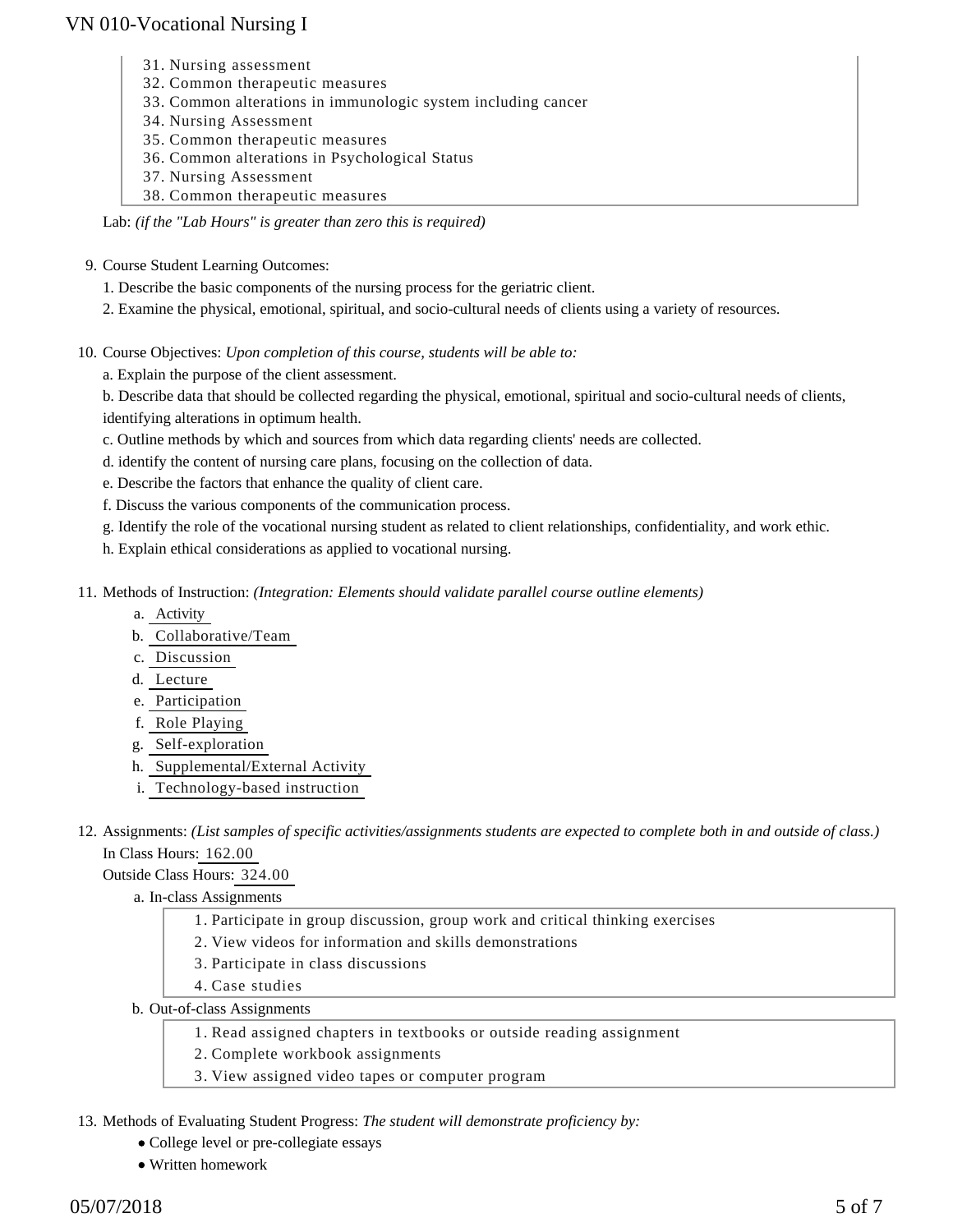- Guided/unguided journals
- Portfolios
- Self-paced testing
- Computational/problem solving evaluations
- Presentations/student demonstration observations
- Group activity participation/observation
- Product/project development evaluation
- Self/peer assessment and portfolio evaluation
- True/false/multiple choice examinations
- Mid-term and final evaluations
- Student participation/contribution
- Behavior assessment
- 14. Methods of Evaluating: Additional Assessment Information:
- 15. Need/Purpose/Rationale -- All courses must meet one or more CCC missions.
	- PO Career and Technical Education

Fulfill the requirements for an entry- level position in their field.

Apply critical thinking skills to execute daily duties in their area of employment.

Apply critical thinking skills to research, evaluate, analyze, and synthesize information.

Display the skills and aptitude necessary to pass certification exams in their field.

Exhibit effective written, oral communication and interpersonal skills.

Transfer to a higher level learning institution

IO - Global Citizenship - Ethical Behavior

Integrate universally accepted values such as honesty, responsibility, respect, fairness, courage and

compassion into judgments and decision-making.

Exhibit respect for self and others.

16. Comparable Transfer Course

| <b>University System</b><br>Campus                                                                                                                     |                           | <b>Course Number</b>                                          | <b>Course Title</b>  | <b>Catalog Year</b> |  |
|--------------------------------------------------------------------------------------------------------------------------------------------------------|---------------------------|---------------------------------------------------------------|----------------------|---------------------|--|
| 17. Special Materials and/or Equipment Required of Students:                                                                                           |                           |                                                               |                      |                     |  |
| <sup>18.</sup> Materials Fees:                                                                                                                         | <b>Required Material?</b> |                                                               |                      |                     |  |
| <b>Material or Item</b><br>19. Provide Reasons for the Substantial Modifications or New Course:                                                        |                           |                                                               | <b>Cost Per Unit</b> | <b>Total Cost</b>   |  |
|                                                                                                                                                        |                           |                                                               |                      |                     |  |
| Update materials fees.<br>a. Cross-Listed Course ( <i>Enter Course Code</i> ): <i>N/A</i><br>20.<br>21. Grading Method (choose one): Letter Grade Only |                           | b. Replacement Course (Enter original Course Code): VN-001    |                      |                     |  |
| 22. MIS Course Data Elements                                                                                                                           |                           |                                                               |                      |                     |  |
| a. Course Control Number [CB00]: CCC000523807                                                                                                          |                           |                                                               |                      |                     |  |
|                                                                                                                                                        |                           | b. T.O.P. Code [CB03]: 123020.00 - Licensed Vocational Nursi  |                      |                     |  |
| c. Credit Status [CB04]: D - Credit - Degree Applicable                                                                                                |                           |                                                               |                      |                     |  |
| d. Course Transfer Status [CB05]: $C = Non-Transferable$                                                                                               |                           |                                                               |                      |                     |  |
|                                                                                                                                                        |                           | e. Basic Skills Status [CB08]: $2N = Not basic skills course$ |                      |                     |  |

05/07/2018 6 of 7